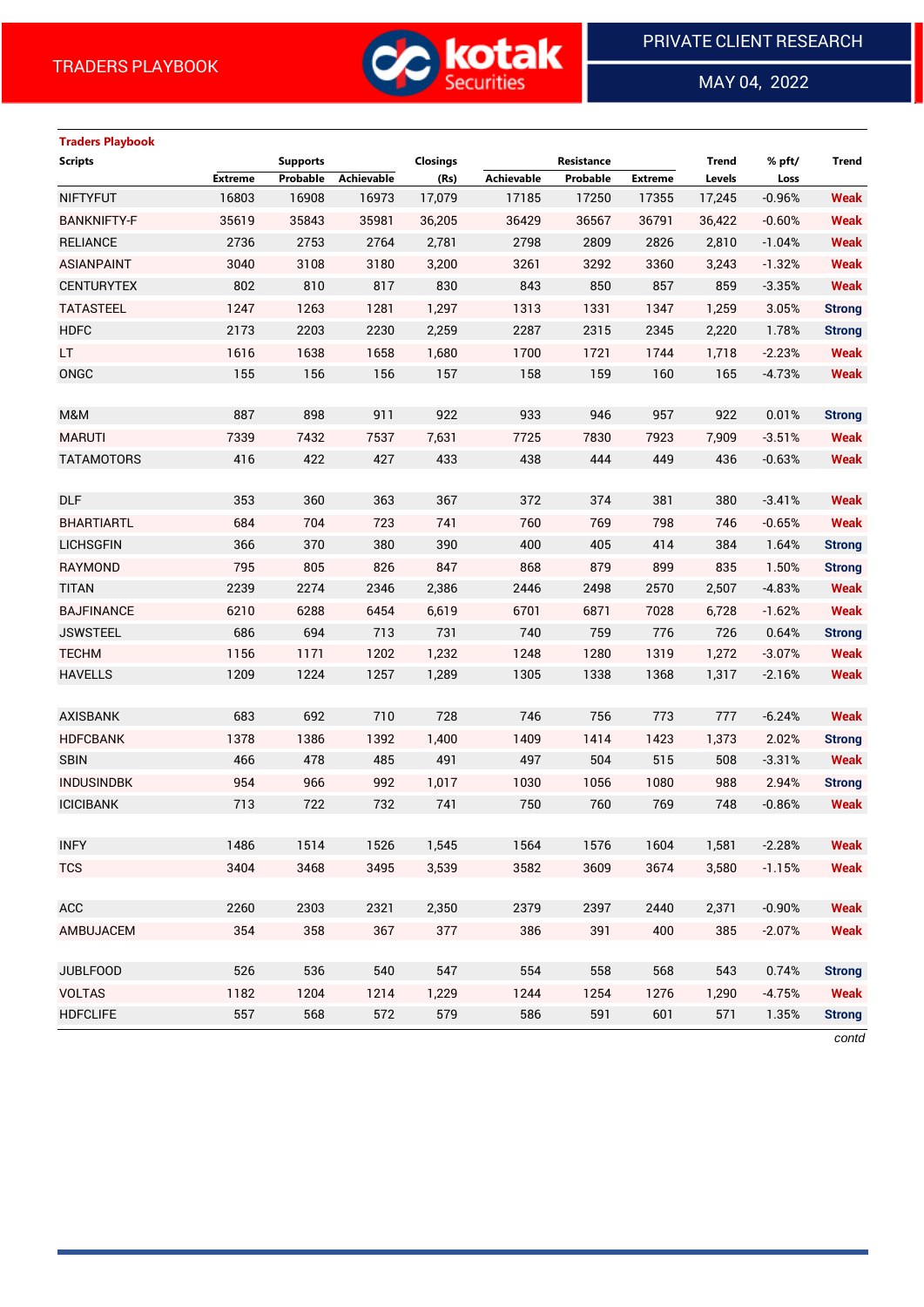### **Closing Pricess**

Closing price is that price at which a scrip closes on the previous day. Traders can start their intraday trade on this level. The stock or index should sustain above or below the closing price else you should exit the trade. Ideally, half a percent should be the stop loss above or below the closing price to enter the trade.

## **Trend**

Trend is the level at which the tendency of Indices and Stocks can be identified. For best results, you can use the 'Trend Remarks' to trade. A 'Weak' trend means that traders can trade with a negative bias. If the trend is 'Strong', you can trade long with a positive bias. Base price should be the closing price.

## **Achievable (Supp/Resis)**

It is the price which can be achieved if the Index/Stock trades above or below the closing price. During normal course of trading, first levels are important as one can take profits around first resistance and supports levels.

# **Probable (Supp/Resis)**

It's a second resistance/support and can be achieved if stocks/indices are in trending mode. Events can lead stocks and indices to reach these levels.

#### **Extreme levels**

Sometimes, the stocks fall or rise to their average lowest or highest levels FOR THE DAY and that may act as an excellent contra buying or selling opportunity with a stop loss given in the table. This means buying around extreme support and selling around extreme resistance strictly with a given stop loss. For e.g. If the extreme support for Nifty is given at 5605, and in case the market comes down to similar levels, then you can initiate long positions with the given 'stop loss for long' in the column, say at 5585. If it breaks 5585 then the trader must exit the position. This is valid on both the sides.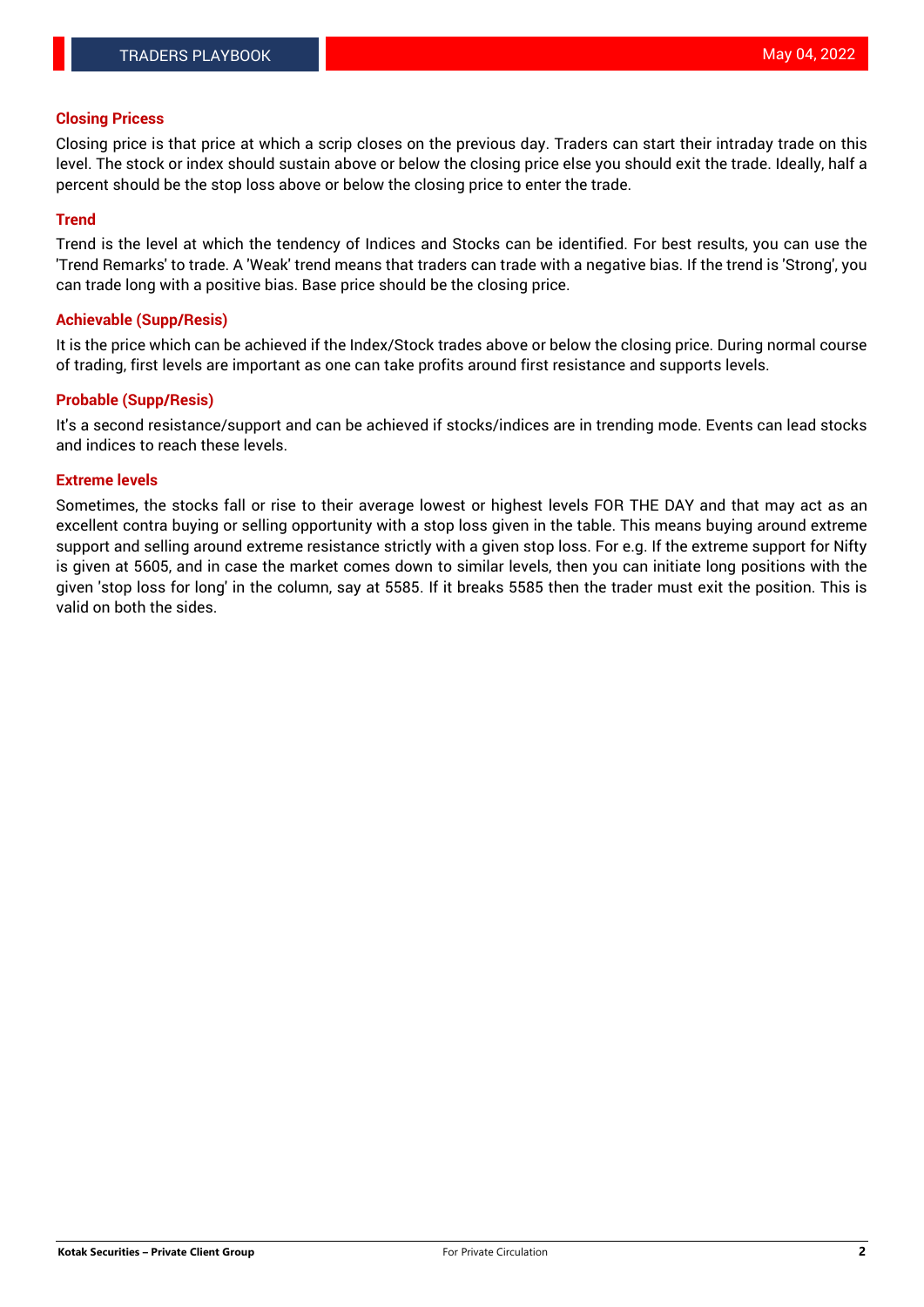# **RATING SCALE (PRIVATE CLIENT GROUP)**

| <b>BUY</b>             |     | $-$ A condition that indicates a good time to buy a stock. The exact circumstances of the signal will be determined by the indicator that an<br>analyst is using. |
|------------------------|-----|-------------------------------------------------------------------------------------------------------------------------------------------------------------------|
| SELL                   |     | - A condition that indicates a good time to sell a stock. The exact circumstances of the signal will be determined by the indicator that an<br>analyst is using.  |
| <b>Stop Loss Order</b> | $-$ | An instruction to the broker to buy or sell stock when it trades beyond a specified price. They serve to either protect your profits or<br>limit your losses.     |

#### **FUNDAMENTAL RESEARCH TEAM (PRIVATE CLIENT GROUP)**

**Shrikant Chouhan Arun Agarwal Amit Agarwal, CFA Hemali Dhame** Head of Research Auto & Auto Ancillary Transportation, Paints, FMCG Banking & Finance shrikant.chouhan@kotak.com arun.agarwal@kotak.com agarwal.amit@kotak.com Hemali.Dhame@kotak.com

**Jatin Damania Purvi Shah Rini Mehta K. Kathirvelu** Metals & Mining, Midcap **Pharmaceuticals** Research Associate Support Executive jatin.damania@kotak.com [purvi.shah@kotak.com](mailto:purvi.shah@kotak.com) rini.mehta@kotak.com [k.kathirvelu@kotak.com](mailto:k.kathirvelu@kotak.com)  $+91$  22 6218 6440  $+91$  22 6218 6432

**Sumit Pokharna Pankaj Kumar** sumit.pokharna@kotak.com pankajr.kumar@kotak.com +91 22 6218 6438 +91 22 6218 6434

Oil and Gas, Information Tech Construction, Capital Goods & Midcaps

+91 22 6218 5408 +91 22 6218 6443 +91 22 6218 6439 +91 22 6218 6433

**TECHNICAL RESEARCH TEAM (PRIVATE CLIENT GROUP)**

[shrikant.chouhan@kotak.com](mailto:shrikant.chouhan@kotak.com) [amol.athawale@kotak.com](mailto:amol.athawale@kotak.com) Research Associate +91 22 6218 5408 +91 20 6620 3350 [sayed.haider@kotak.com](mailto:sayed.haider@kotak.com)

**Shrikant Chouhan Amol Athawale Sayed Haider**

+91 22 62185498

# **DERIVATIVES RESEARCH TEAM (PRIVATE CLIENT GROUP)**

 $+91$  22 6218 5497

**Sahaj Agrawal Prashanth Lalu Prasenjit Biswas, CMT, CFTe** [sahaj.agrawal@kotak.com](mailto:sahaj.agrawal@kotak.com) [prashanth.lalu@kotak.com](mailto:prashanth.lalu@kotak.com) [prasenjit.biswas@kotak.com](mailto:prasenjit.biswas@kotak.com)